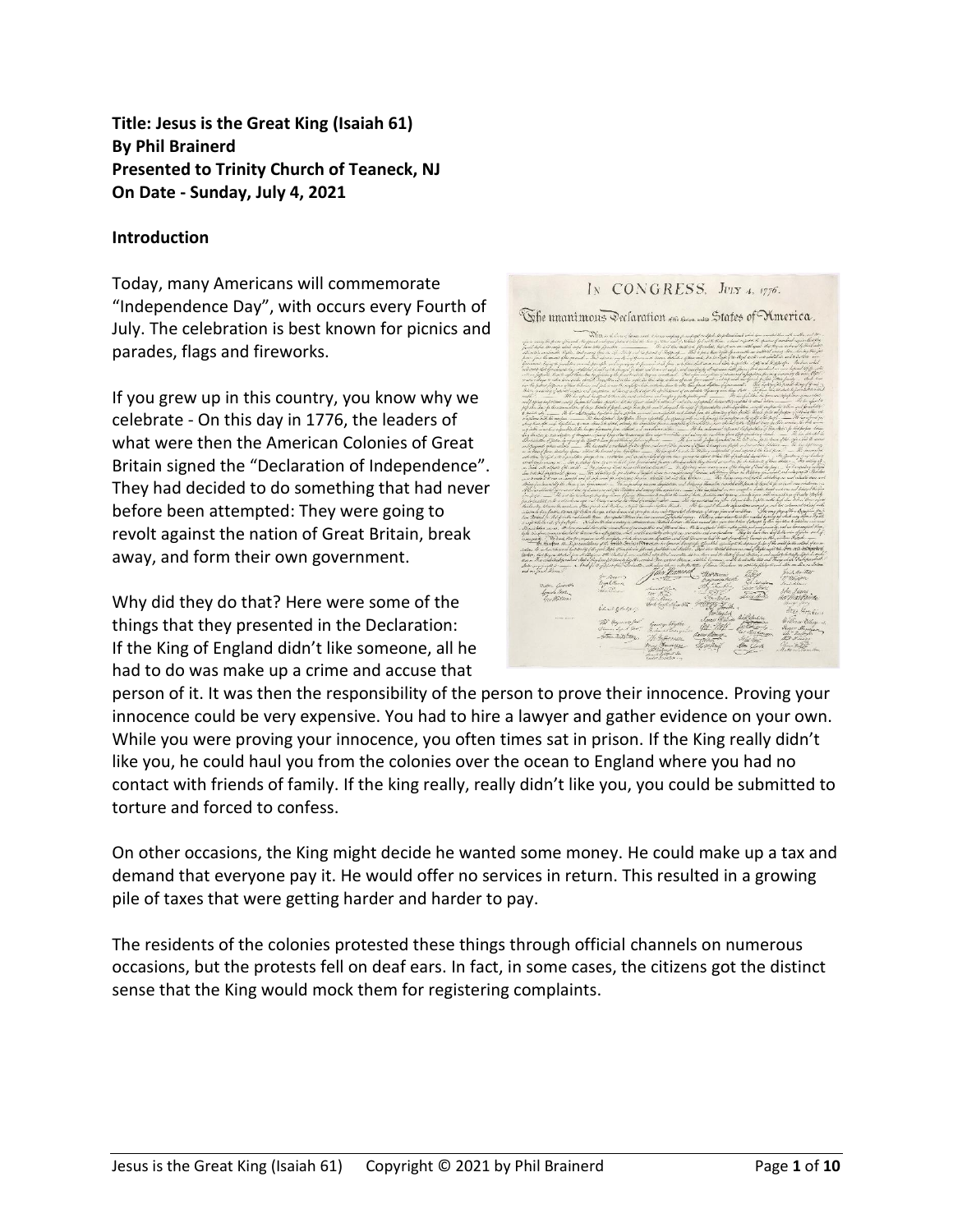Here's how the Americans described the problem:

"In every stage of these Oppressions We have Petitioned for redress in the most humble terms: Our repeated Petitions have been answered only by repeated injury. A Prince whose character is thus marked by every act which may define a Tyrant, is unfit to be the ruler of a free people. (Declaration of Independence)"

Look at that: "A Tyrant … unfit to be the ruler…"

Because of this, the Americans wanted freedom. We all know the end of the story. This led to the American Revolution, which the Americans won.

Today, I'd like to focus on the idea at the core of the Declaration of Independence: That the King of England was a tyrant, unworthy of being a ruler. Has there been a ruler in the history of the human race who was a worthy ruler? A ruler who, rather than being a tyrant, gives freedom to the citizens of his kingdom? A ruler who, rather than take form his citizens, instead considers it his job to serve them? Yes! And we're going to learn about him today. We meet him in the Bible. Let's read about him:

> 1 The Spirit of the Sovereign Lord is on me, because the Lord has anointed me to proclaim good news to the poor. He has sent me to bind up the brokenhearted, to proclaim freedom for the captives and release from darkness for the prisoners, 2 to proclaim the year of the Lord's favor and the day of vengeance of our God, to comfort all who mourn, 3 and provide for those who grieve in Zion to bestow on them a crown of beauty instead of ashes, the oil of joy instead of mourning, and a garment of praise instead of a spirit of despair. (Isaiah 61:1-3)

To understand this passage of Scripture, we'll ask two questions:

I. Who is this great King? II. How does the great King rule?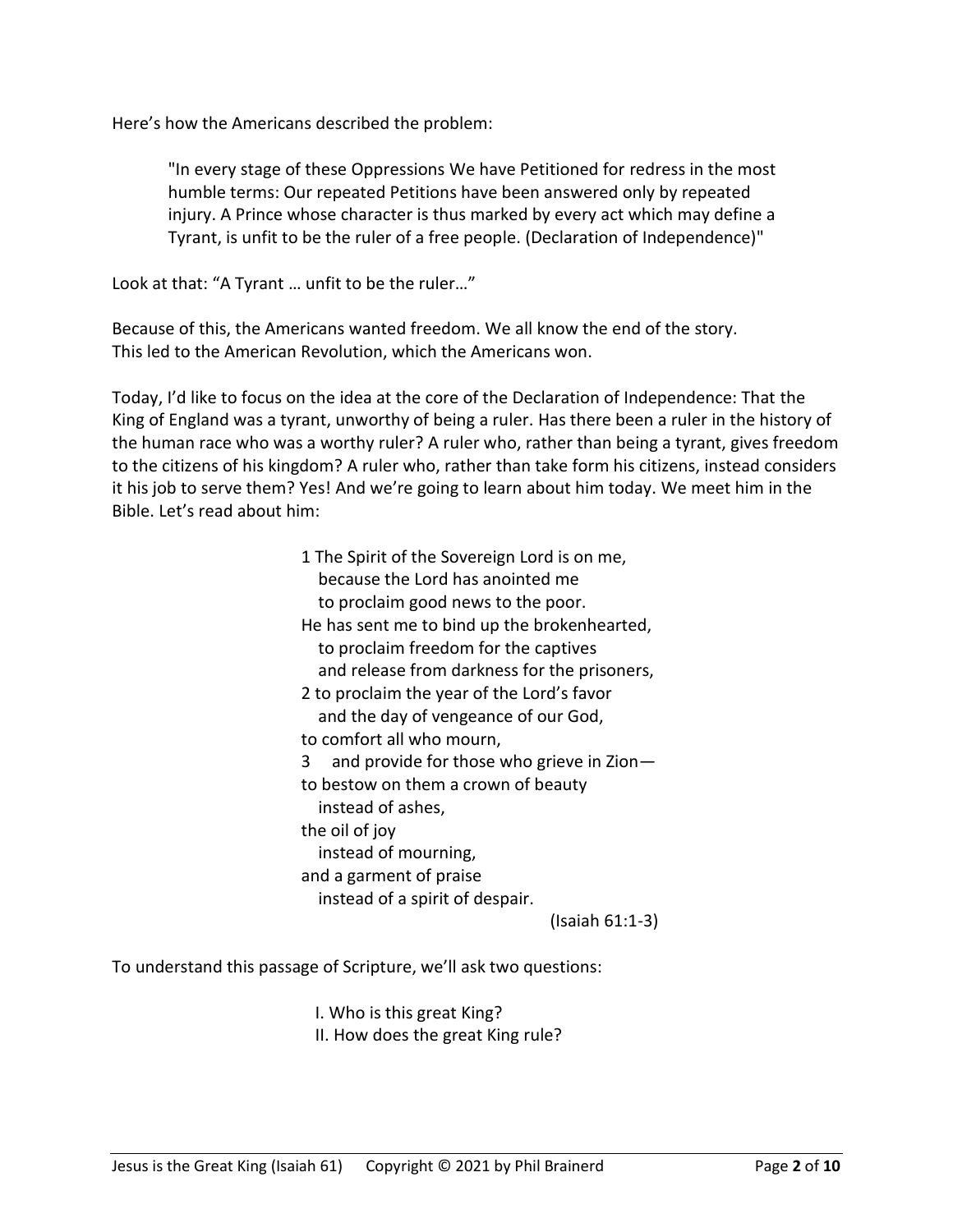#### **I. Who is the great king?**

Who is the great king? Let's look at the first sentence from Isaiah's statement:

1 The Spirit of the Sovereign Lord is on me, because the Lord has anointed me to proclaim good news to the poor. (Isaiah 61:1)

Isaiah is talking here about the one called "The Messiah". The Messiah was the great King; the final prophet sent by God, who would bring all history to its fulfillment.

Now, let's look at a quote from the book of Luke.

14 Jesus returned to Galilee in the power of the Spirit, and news about him spread through the whole countryside. 15 He was teaching in their synagogues, and everyone praised him. (Luke 4:14-15)

Jesus has just completed the temptation in the wilderness. He successfully defeated the Devil. Now, he's ready to begin his public ministry. We're told that he returned in the "Power of the Spirit". We learn here that he starts by visiting synagogues. These were the teaching centers of the Jewish people in ancient Israel.

He went to Nazareth, where he had been brought up, and on the Sabbath day he went into the synagogue, as was his custom. (v. 16)

At one point, Jesus returned to the town where he grew up. Just as he had been doing at other times, he goes to the synagogue to teach.

He stood up to read, 17 and the scroll of the prophet Isaiah was handed to him. Unrolling it, he found the place where it is written: "The Spirit of the Lord is on me, because he has anointed me to proclaim good news to the poor. (vs. 17-18)"

So, Jesus reads from the book of Isaiah. He chooses the passage that we started with; the passage describing the Messiah, the great King. After he reads, here's what he says:

20 Then he rolled up the scroll, gave it back to the attendant and sat down. The eyes of everyone in the synagogue were fastened on him. 21 He began by saying to them, "Today this scripture is fulfilled in your hearing." (vs. 20-21)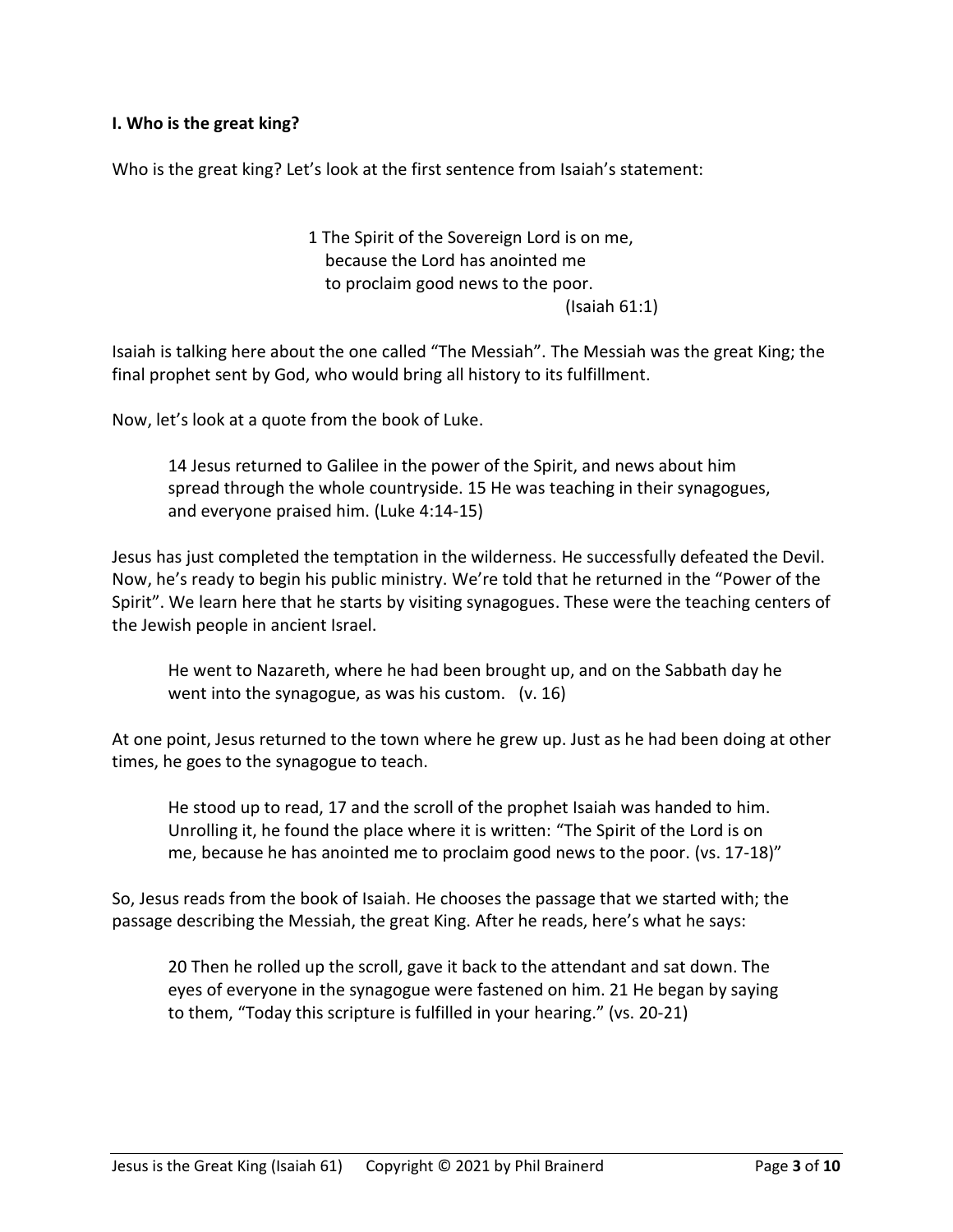So, Jesus tells the crowd that the Scripture from Isaiah talks about him. He is the Messiah, the great king.

Now that we know who the great king is, let's move on to the next question:

## **II. How does the great King rule?**

### **A. He rules with the help of the Holy Spirit.**

"The Spirit of the Sovereign Lord is on me, (Isaiah 61:1)"

The great King will rule with the help of God's Holy Spirit. What does that mean? The topic of Holy Spirit is complex, so let's concentrate on some things that Isaiah mentioned earlier in his book.

- 1 A shoot will come up from the stump of Jesse; from his roots a Branch will bear fruit.
- 2 The Spirit of the Lord will rest on him the Spirit of wisdom and of understanding, the Spirit of counsel and of might, the Spirit of the knowledge and fear of the Lord— (Isaiah 11:1-2)

Here, Isaiah tells us 3 reasons why the Holy Spirit will be important to the great King.

### **1. The Holy Spirit is the source of wisdom and understanding.**

The great king will be wise. He will be understanding. He will understand the problems faced by his subjects. He'll be wise because the Holy Spirit is the source of wisdom and understanding.

# **2. The Holy Spirit is the source of counsel and might.**

We're told here that the Spirit is the source of counsel and might. Wisdom is a great thing. But for wisdom to be practical, we need two things: *First*, the person who has the wisdom needs to share it. Imagine having a big problem, and someone walks by. You share your problem with them. The person says, "Hey, I know exactly how to solve that problem." You say, "Great! Tell me." The person says, "Sorry, no. I'm not telling you." Or, maybe he says, "I'm not that good at explaining things." For wisdom to work, it must come in the form of counsel. Someone has to pass the wisdom along to you in a way that you understand.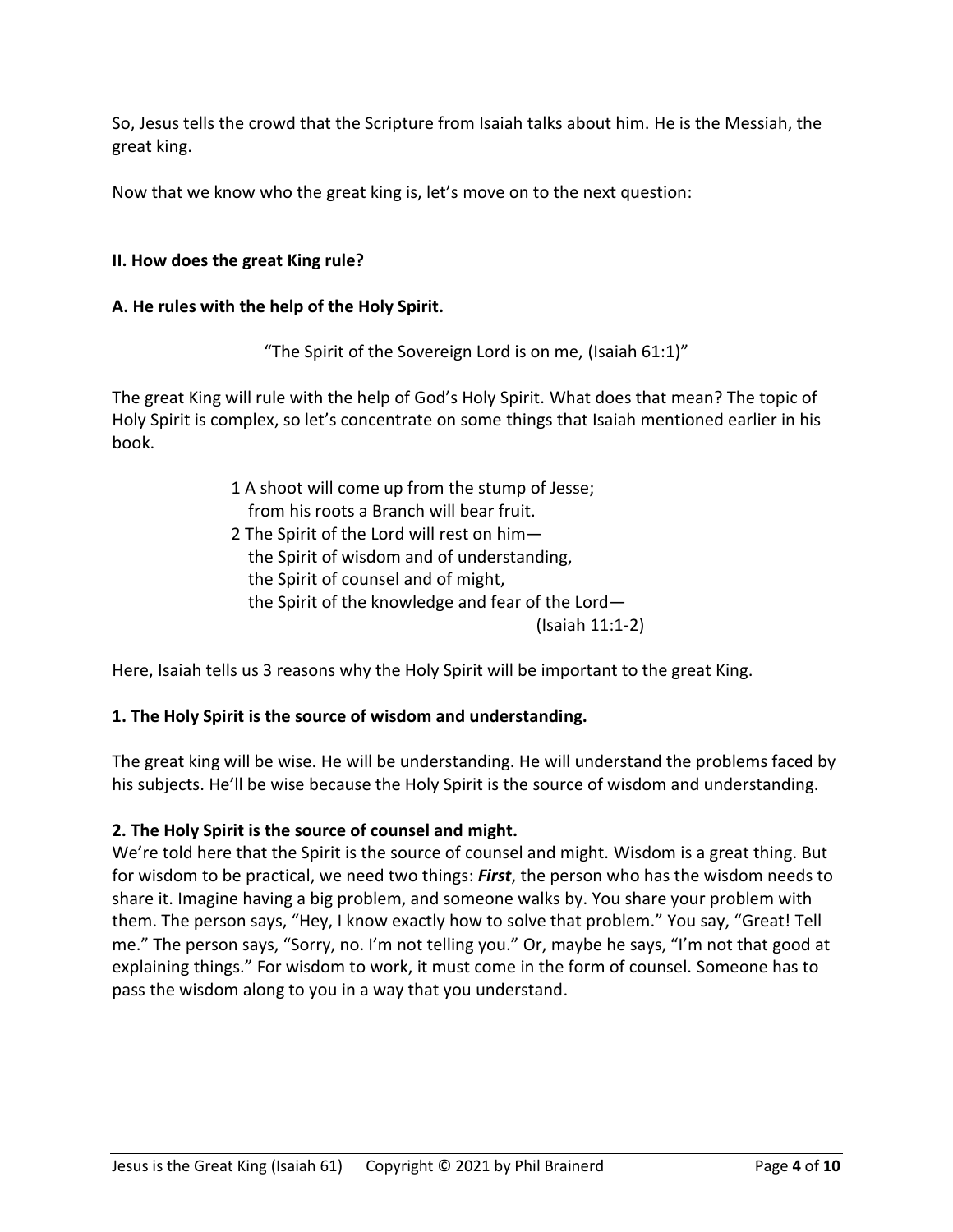*Next*, you need the power to implement the counsel once you receive it. One of the tragedies we sometimes hear about is when an earthquake causes a home to collapse. When that happens, rescuers have to rush to the scene to help. Imagine that (heaven forbid) this happened to you. Your home has collapsed. Fortunately, you weren't killed, but you're trapped. You don't know how long you'll last. But there's hope: You hear voices outside. They say, "Hey, there's a special machine that would be perfect for lifting all this debris." It's a wonder of engineering. It would be perfect for this situation. *Isn't it a shame that we don't have one.*

Sometimes wisdom and counsel aren't enough. You need power to implement your knowledge. You need might. The Holy Spirit is the source of those things.

## **3. The Holy Spirit is the source of knowledge and the fear of the Lord.**

Finally, you need knowledge and the fear of the Lord. Any human will have some knowledge. - But, the knowledge of any human being will be limited. Any human will have some power - but the power of even the most important person on the planet will be limited. Most important, humans can help our earthly problems. But, what about eternity? Humans can help our earthly property. But, what about our souls?

The knowledge and power of God are unlimited. We begin to have access to them when we fear the Lord - When we have an awesome respect of him. The Holy Spirit will help with the knowledge and fear of the Lord.

So, the great King will rule with the help of God's Holy Spirit.

# **B. The Great King will proclaim good news to the poor.**

The Spirit of the Sovereign Lord is on me, because the Lord has anointed me to proclaim good news to the poor. (Isaiah 61:1)

The great King will proclaim good news to the poor. In the modern day, many people believe it's good to be kind to the poor and underprivileged. This was not always the case. In the ancient world, the purpose of the poor and under-privileged was thought to be to serve the rich and powerful!

The great King is different. He will be the king of all people, rich and poor, powerful and powerless. If you're poor, this is good news.

Please note: Modern people did not come up with the idea of caring for the poor - God did, thousands of years ago. And he sent the great King to proclaim the good news.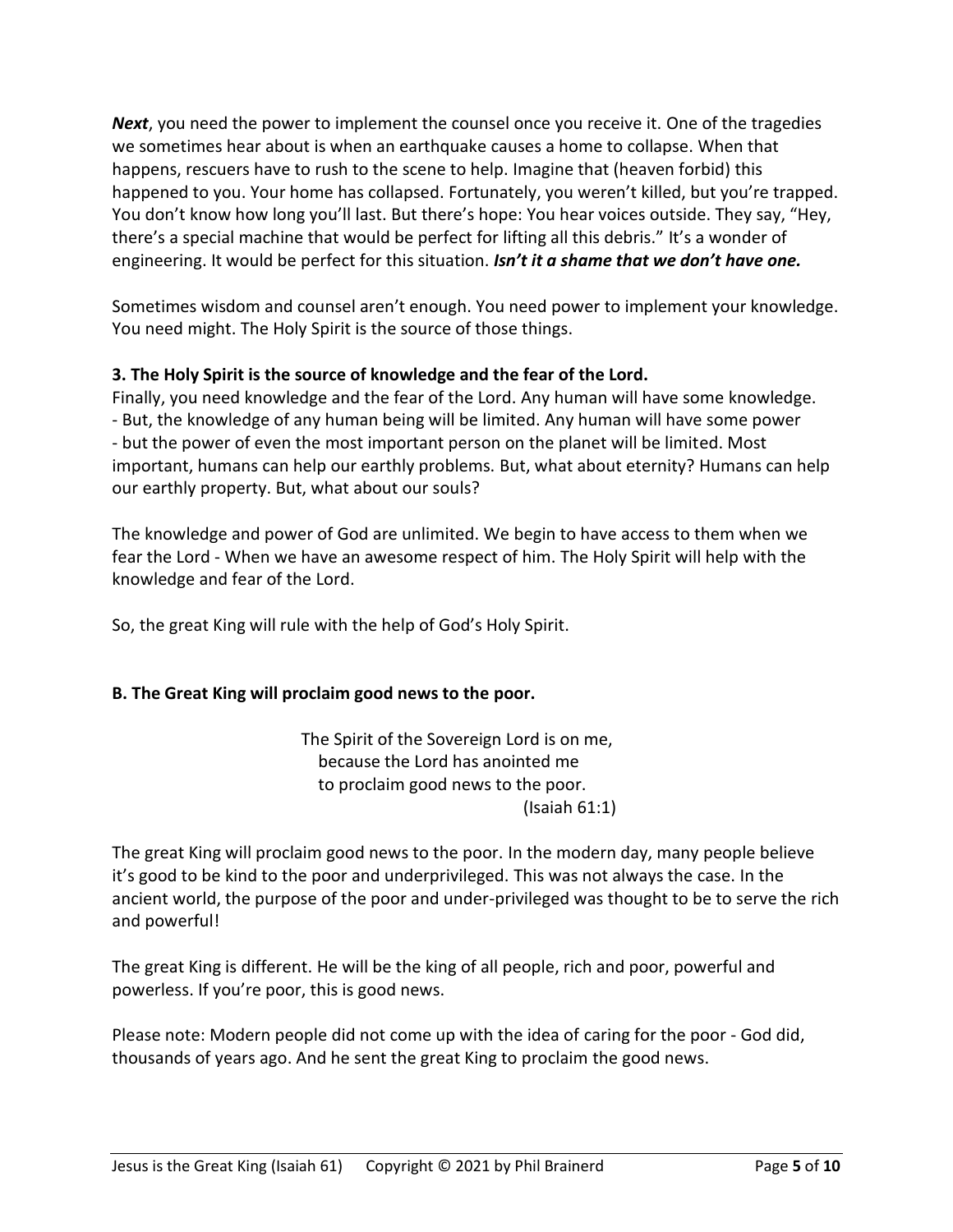There's more.

### **C. The Great King will bind up the broken hearted.**

"He has sent me to bind up the brokenhearted… (Isaiah 61:1)"

Do you know someone who is brokenhearted? To be broken hearted is to be disappointed to the depth of your soul. To be broken hearted is to have wanted something desperately, only to have it taken from you. Maybe the only thing worse than to be broken hearted is to be broken hearted and alone. When the great King comes, the broken hearted will no longer be alone. They will be no longer desperate. He will come alongside them and bring healing - He will bind their broken hearts.

### **D. The Great King will free captives and prisoners.**

"…to proclaim freedom for the captives and release from darkness for the prisoners," (v 1, continued)

In ancient days, there were several things that could make you a captive, or land you in prison. You could be invaded by cruel armies that would take you captive. If this happened, you could have one of two fates: First, your captors could contact your family and demand a ransom. If no one could pay the ransom, you experienced the second fate: You would be taken off into slavery. You would lose your freedom forever and serve cruel masters. The same could happen if you were part of an army. If you entered into a war and lost, you would be given the choice of death or slavery.

Prisons were different than they are today. If you committed a serious crime like murder, you would simply be executed. Prisons were reserved for those who offended a ruler in some way.

Another way to wind up in prison was this: You borrowed money and failed to pay it back. In this case, you could be put into debtors' prison until your debt was paid. Or like in other cases, you could be sold into slavery.

Isaiah says that the Messiah, the great king, would release people from prison. The Messiah would pay the ransom for those held by cruel captors. He would pay the debt for those sold into slavery.

Here's what the apostle Paul says about Jesus: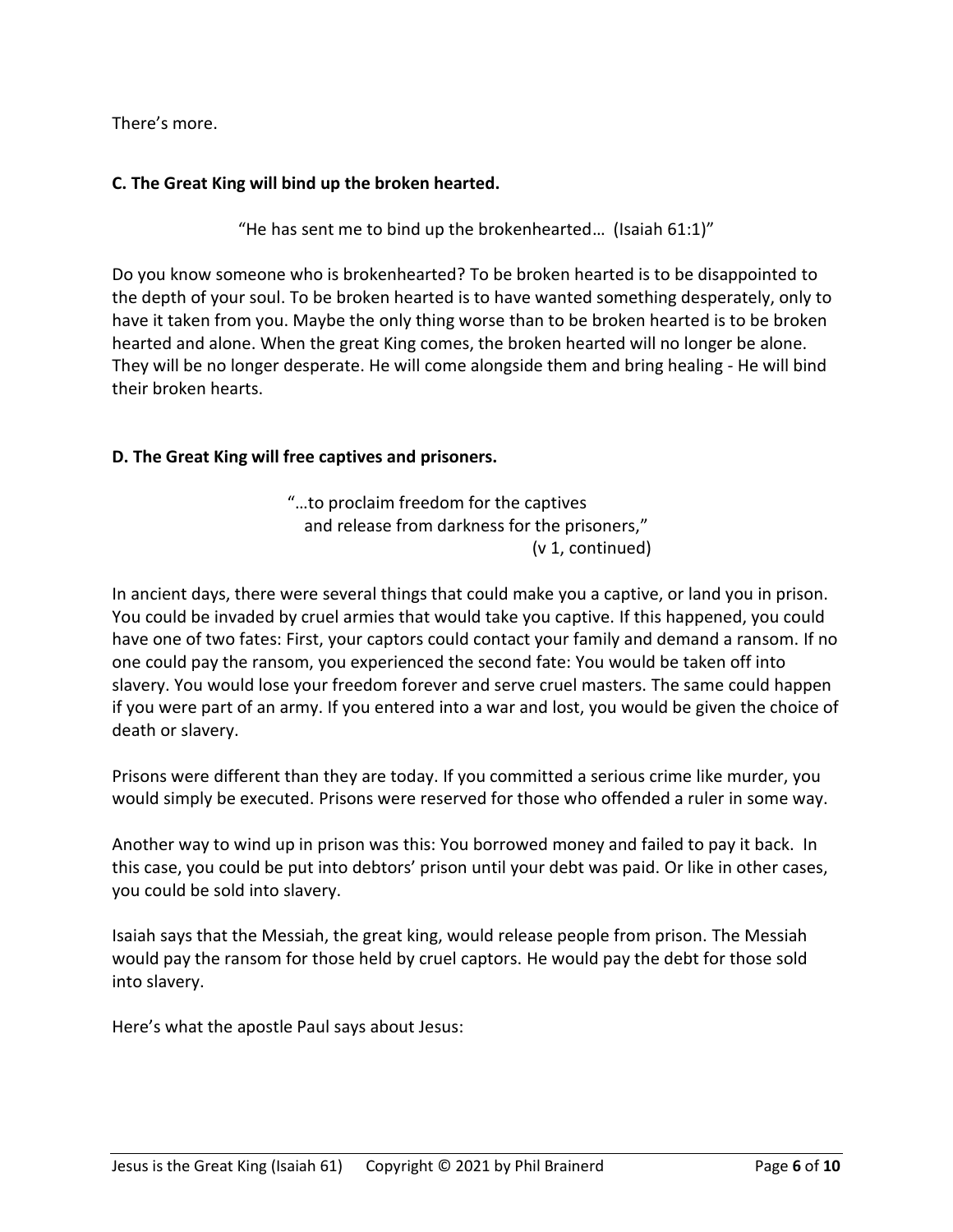He forgave us all our sins, 14 having canceled the charge of our legal indebtedness, which stood against us and condemned us; he has taken it away, nailing it to the cross. 15 And having disarmed the powers and authorities, he made a public spectacle of them, triumphing over them by the cross. (Colossians 2:13-14)

All the world struggles with sin. We have all rebelled against the Creator. We are trapped by the power of sin - We cannot escape. Our sin places us in debt before God. If nothing is done, this debt will lead to eternal judgement.

Somewhere in the realms of heaven, there is a certificate recording all our debts before God. Jesus took that certificate and nailed it to his cross. Through the cross, Jesus forgave our sins and the debt they create.

The cross of Jesus is more powerful than any invading army. In ancient days, if a powerful army defeated a weaker army, the survivors of the defeated army were taken captive, put in chains, and paraded before the winners. That's what Paul means here by making a "public spectacle of them." The cross has overcome the power of anything that has a hold on our souls.

Finally, darkness is a symbol of ignorance and superstition. Ignorance and superstition can lead to bondage on all levels. Here's one example: Six centuries before the time of Christ, the Persian Empire tried to take over the world. At one point, they reached to the borders of Egypt. The Persians wanted the land of the Pharaohs, but the Egyptians were ferocious warriors, and the walls of major cities were high. But the Persians learned something: The Egyptians worshipped animals. One animal the particularly revered was the cat. So, the Persians simply told their frontline soldiers to carry cats with them. Many of the Egyptian soldiers refused to fight back. Within a few days, the proud Egyptians became a subject-state of Persia.

To those trapped in bondage to superstitious and ignorance, Jesus said:

"If you hold to my teaching, you are really my disciples. 32 Then you will know the truth, and the truth will set you free. (John 8:31-32)"

The great king would proclaim freedom for the captives and release from darkness for the prisoners. This proclamation of freedom was expanded with two images. The first was what Isaiah called "the year of the Lord's favor." Many scholars believe this is referring to an event that was commanded in the Law of Moses: The year of Jubilee.

In Leviticus 25, Moses instructed the people to count off 50 years. On that year, something amazing would happen. When the people of Israel entered the promised land, each of the 12 tribes got a parcel of land. They could divide the land amongst themselves as they saw fit. There was one condition: They were to remember that the land ultimately belonged to God, not them. During each block of 50 years, the owners of a plot of land could rent the land, but they were never to sell it permanently. After 50 years, every parcel of land was to return to its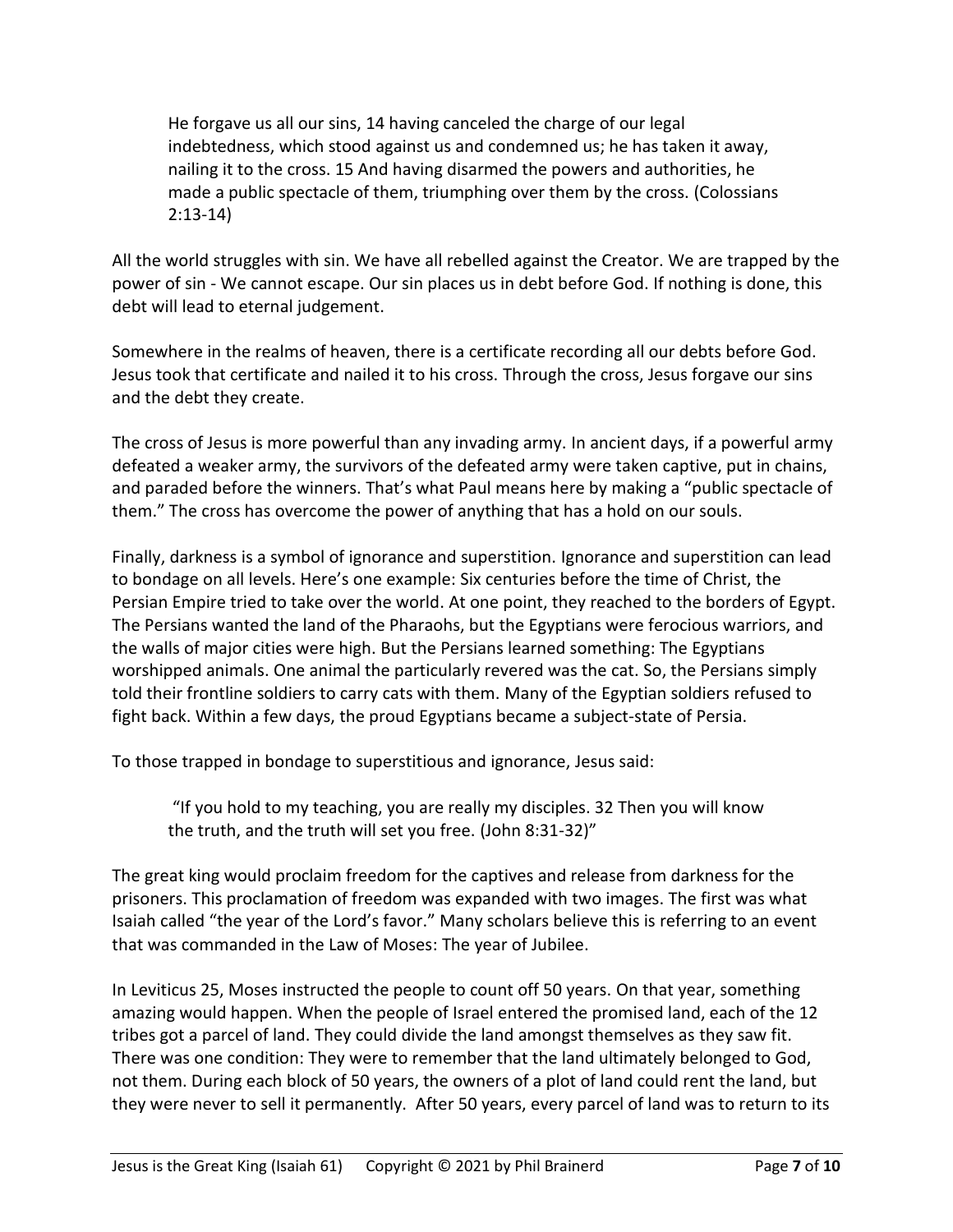original owners. That created constant cycles of renewal. If properly implemented, the Jubilee would prevent some individuals from becoming so powerful that they would own everyone else. Also, all debts were to be forgiven, and all indentured servants freed from their contracts. So, it was a time of great celebration. It was a time of renewal and freedom. It's where we get the modern word, "Jubilee".

Sadly, there is little evidence that it was ever fully practiced. The result was great riches for some, and great poverty for others. The rich became powerful, and in some cases oppressed the poor rather than have mercy on them.

That leads us to the next proclamation of the great King:

God would someday come to take vengeance on all those who disobeyed him. He would take vengeance on those who used their power and wealth to oppress.

Many of those who are familiar with the Bible know the story of Zacchaeus. He a tax collector who lived at the time of Jesus. A tax collector was a Jewish man who agreed to help the Romans by gathering taxes from his fellow Jews. Tax collectors would take what the Romans commanded and then add a healthy amount for themselves. Many became very wealthy. Their wealth was built through oppression of fellow Jews. But this man, Zacchaeus, had a big change of heart one day when he met Jesus Christ. Here's how his story is told:

8 But Zacchaeus stood up and said to the Lord, "Look, Lord! Here and now I give half of my possessions to the poor, and if I have cheated anybody out of anything, I will pay back four times the amount." 9 Jesus said to him, "Today salvation has come to this house, because this man, too, is a son of Abraham. 10 For the Son of Man came to seek and to save the lost." (Luke 19:8-10)

When people who cheated others met Jesus, they did more than repent. They followed their change of heart with actions meant to restore what had been taken. Zacchaeus was one of many who would escape the vengeance of God. Tragically, there would be many who didn't follow the great king. They are warned of what will happen: The vengeance of God.

# **E. The Great King will comfort those who mourn.**

But to all those who followed Jesus the great King there would be something better. The great King tells us more about why he will come:

<sup>&</sup>quot;…The day of vengeance of our God… (Isaiah 61:2)"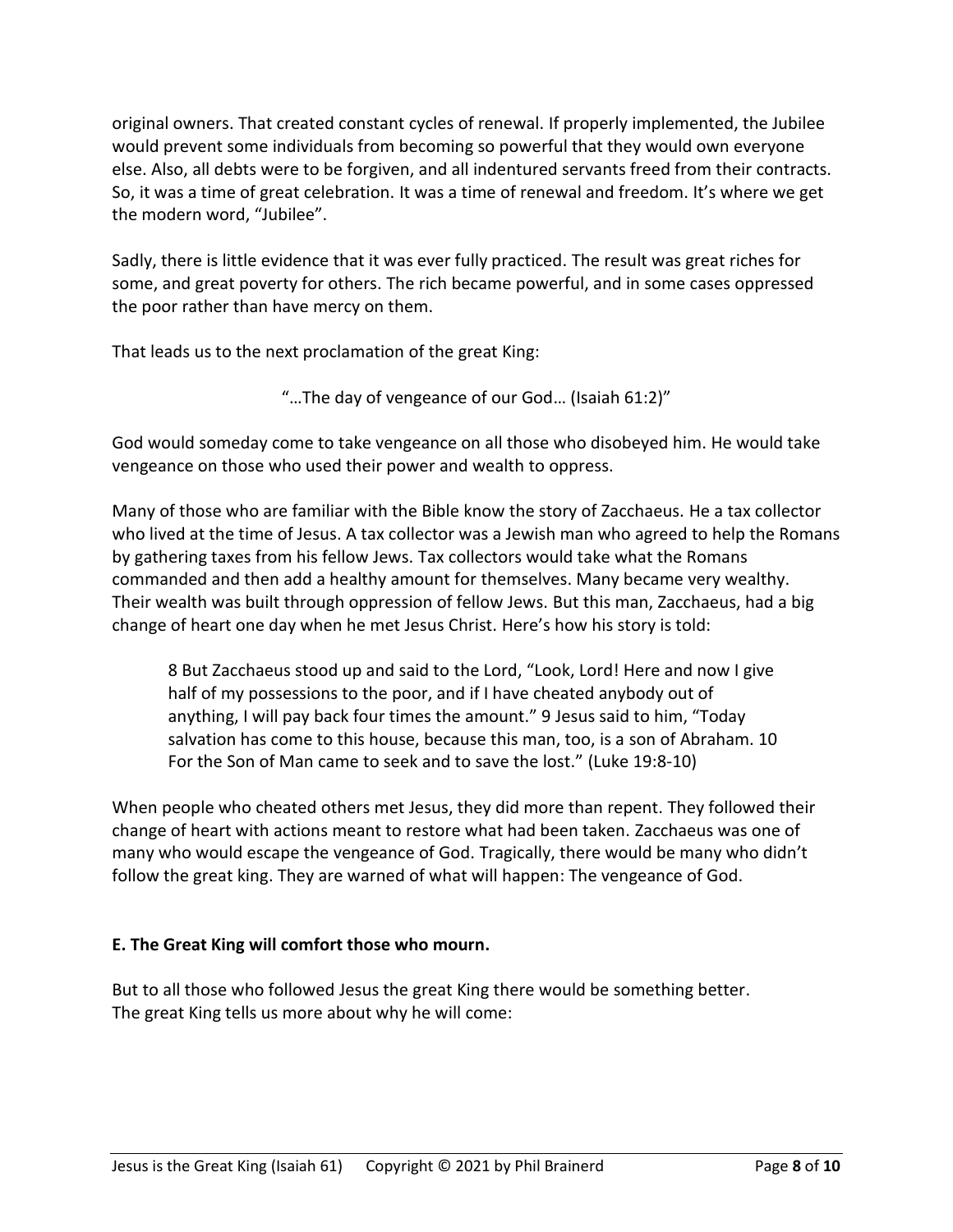…to comfort all who mourn, and provide for those who grieve in Zion—to bestow on them a crown of beauty instead of ashes, the oil of joy instead of mourning, and a garment of praise instead of a spirit of despair. (Isaiah 61:2-3)

The great King does not see the pain of his subjects from afar and simply shake his head. He doesn't just say, "Oh, that's too bad." He comes to walk with those who grieve to give them comfort. And he gives more than emotional support: He provides for those who grieve.

In ancient days, when people grieved, when their hearts were broken, they would go outside and throw ashes on themselves. The great king will sweep the ashes away and replace them with a crown of beauty. Where the ashes cause dry and cracking skin, the great King will pour on sweet, soothing oil. He will replace mourning with joy.

When people of those days were desperate, they tore their garments and sat in the dust. Instead of dirty clothes coated with dust, the great King will give clean new clothes: a garment of praise.

Let's pull this all together.

#### **Conclusion**

Today, we celebrate the Independence Day of the United State of America. We enjoy many freedoms because of the courage of people who lived centuries before us. But remember, what we have came because people decided to throw off an unworthy ruler.

Is there a worthy king? Today we learned that yes, there is a Great King who is worthy to rule our lives - His name is Jesus.

How does the great King rule?

He rules with the help of the Holy Spirit. the Spirit of wisdom and of understanding, the Spirit of counsel and of might, the Spirit of the knowledge and fear of the Lord.

The Great King will proclaim good news to the poor. He is the king of everyone, not just the rich and powerful.

The Great King will bind up the broken hearted.

The Great King will free captives and prisoners. He will free them from the bondage of sin. He will pay their debt. He will overpower the forces that imprison them.